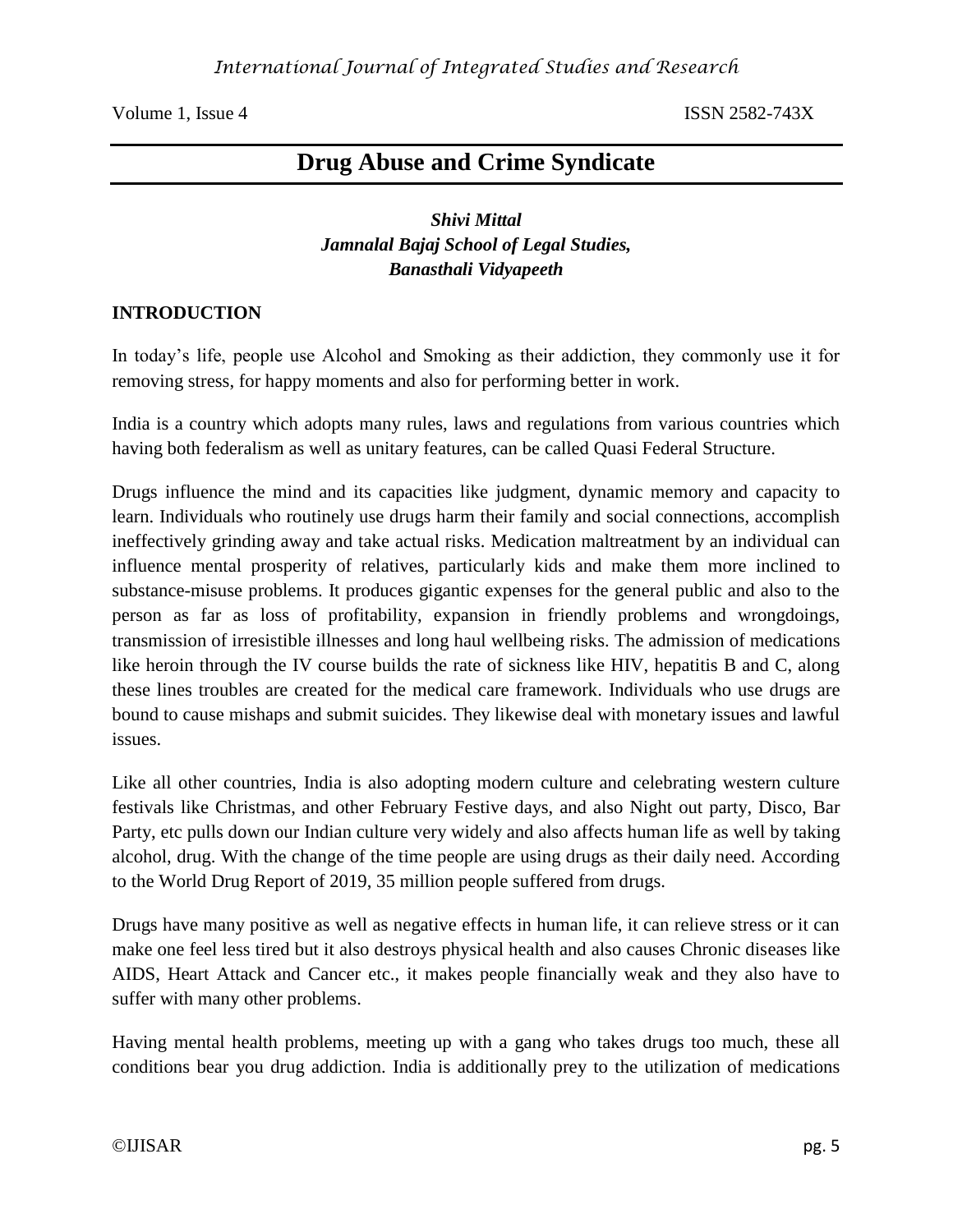and impacts of medication misuse and habit. Cannabis, methamphetamine, heroin, opium and hashish are the most usually utilized medications in India.

The issue in India is that the vast majority doesn't get treatment administration. Just one among four people has at any point gotten any treatment and just one out of every 20 people will report getting in-patient treatment, as indicated by a study directed in 2019.

*"Drugs take you to Hell, disguised as Heaven"………..*

# **CRIME SYNDICATE**

Coordinated crime has consistently existed in India in some structure or another. It has, in any case, expected its harmful structure in current occasions because of a few financial and political factors and advancement in science and innovation. Despite the fact that rustic India isn't safe from this coordinated crime, it is basically a metropolitan wonder. It is maybe the most genuine coordinated crime influencing the country and is really transnational in character. India is topographically arranged between the nations of Golden Triangle and Golden Crescent and is a travel point for opiate drugs created in these districts toward the West. India likewise creates a lot of licit opium, a piece of which additionally discovers a place in the illegal market in various structures. Illegal medication exchange in India revolves around five significant substances, in particular, heroin, hashish, opium, cannabis and methaqualone. Captures of cocaine, amphetamine, and LSD are not obscure but rather are inconsequential and uncommon.

# **AFFECT OF DRUG IN INDIAN SOCIETY**

Drug abuse has become a serious problem in India; it is internally linked with heinous and serious crime such as organized crimes, human trafficking, and money laundering.<sup>1</sup>

Drug misuse is an interaction of abuse of the medication differently; addicts are utilizing a substance that is effectively accessible like hack syrups, torment executioner treatments, stick, colophony, paints, gas, and cleaning liquids. Whitener, liquor, tobacco, hard and delicate medications are generally being utilized by road and working youngsters

The criminal justice system has been significantly altered as a result of widespread drug abuse problems and drug-related crime over the past 20 years. Courts, jails, prisons and community corrections have all grown dramatically during this time, and face enormous challenges to scale back the revolving door of substance-involved offenders cycling through the justice system. In response to the present trend, a variety of drug abuse treatment programs are implemented in

 $\overline{a}$ 

<sup>&</sup>lt;sup>1</sup>Article: *CRIME IN INDIA*: The seriousness of this problem can be traced to the information provided by the National Crime Records Bureau (NCRB): Updated on:1/10/2020: Page View Counter : 53829 <https://ncrb.gov.in/en/crime-india>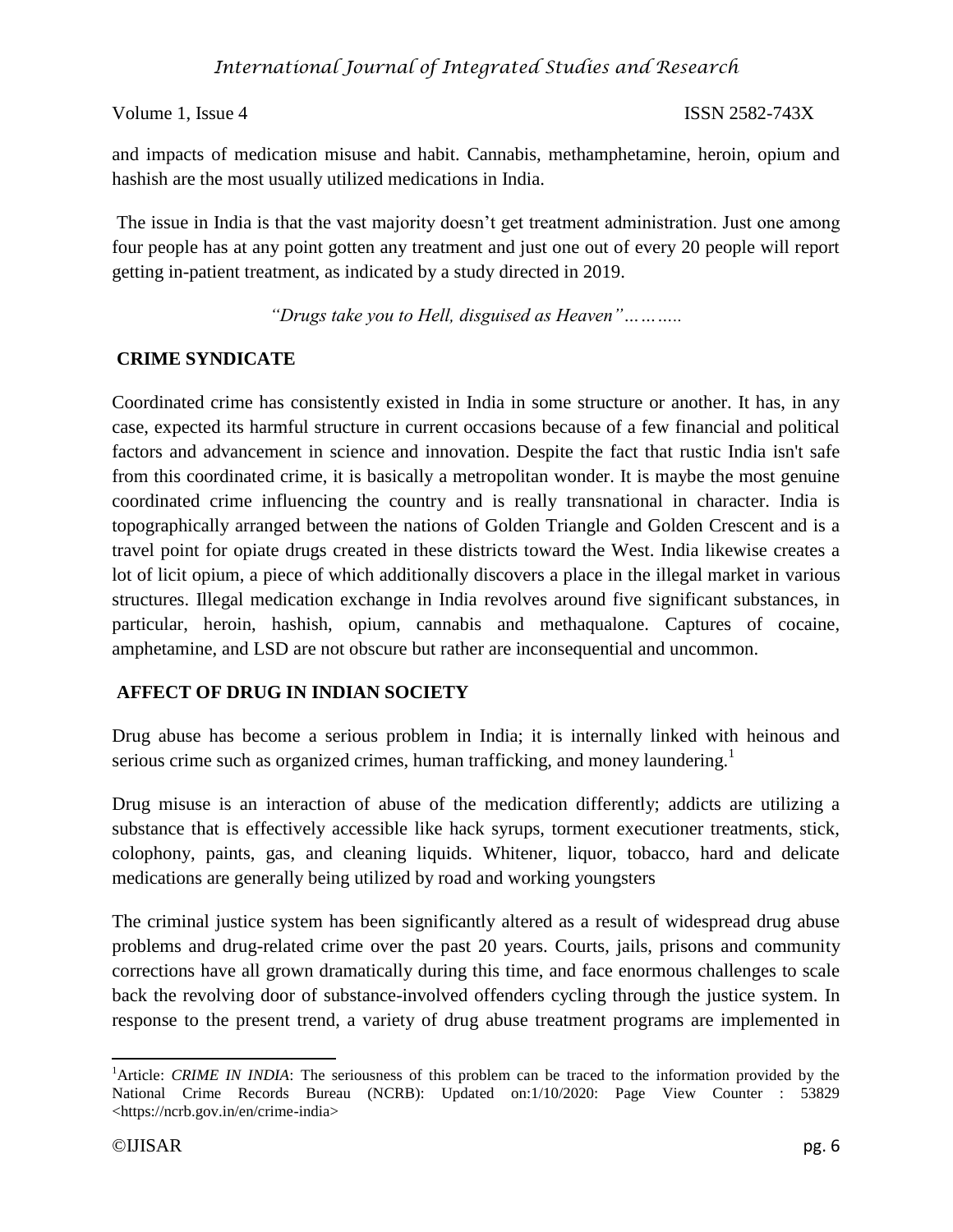correctional facilities, including residential and "outpatient" programs that employ cognitive– behavioral and motivational enhancement approaches which specialize in restructuring "criminal thinking." Specialized correctional treatment programs have also begun to deal with the requirements of offenders with co-occurring mental and substance use disorders, who present additional risk for recidivism on release from custody. A growing number of correctional drug abuse programs have emerged in other countries, and these feature "harm reduction" approaches like methadone maintenance more prominently.

### **RELATIONSHIP OF DRUG ABUSE AND CRIME**

There exists a nearby connection between drug misuse and wrongdoing. Utilization of medications influences an individual's cerebrum and conduct; the vast majority are typically affected by the medication while perpetrating wrongdoings. There are expanded odds of submitting abusive behavior at home or self destruction affected by drugs. Medication victimizers perpetuate violations to pay for their medications. For instance, heroin is an exorbitant medication and the increment in its utilization has brought about ascent of financial violations, for example, grabbing, burglary, and robbery. Additionally drug clients are not recruited for maintains and sources of income which drives them to take up violations and criminal operations like pirating, prostitution and medication dealing to address their issues. Medication dealing, its illicit creation and dissemination have likewise added to wrongdoing and brutality around the world. Medication maltreatment among youngsters and youths has brought about an increment in wrongdoing. An investigation<sup>2</sup> by the Delhi Commission for Protection of Child Rights on substance maltreatment by kids showed a year ago that 100% of the kids in struggle with the law were drug victimizers, while 95.5 percent of them remaining in kid care foundations were on drugs and 93 percent of road youngsters burned-through opiates. The examination likewise said 88% of the youngsters devoured medicates because of "peer pressure". The expanding utilization of drug for fixation incited the public authority to independently handle the hazard of liquor addiction and medication misuse. The Ministry of Social Justice and Empowerment formulated the National Policy for Drug Demand Reduction (NPDDR), 2014, to autonomously address the two difficulties. As there is no restriction on the dealing and acquisition of liquor, besides in states where there is clear forbiddance, the Center has planned separate strategies on medication and liquor misuse. Post capture hoodlums and guilty parties are not given sufficient or legitimate treatment. This results in backsliding to sedate maltreatment and proceeding with crimes. Treatment is the best method to diminish drug misuse and in this manner crimes.

 <sup>2</sup> Case Law*: In Bachpan Bachao Andolan v. Union of India & Ors.Writ petition (c) no.51 of 2006,* Supreme Court directed to the State to curb the child trafficking and drug abuse: <<https://indiankanoon.org/doc/1849142/>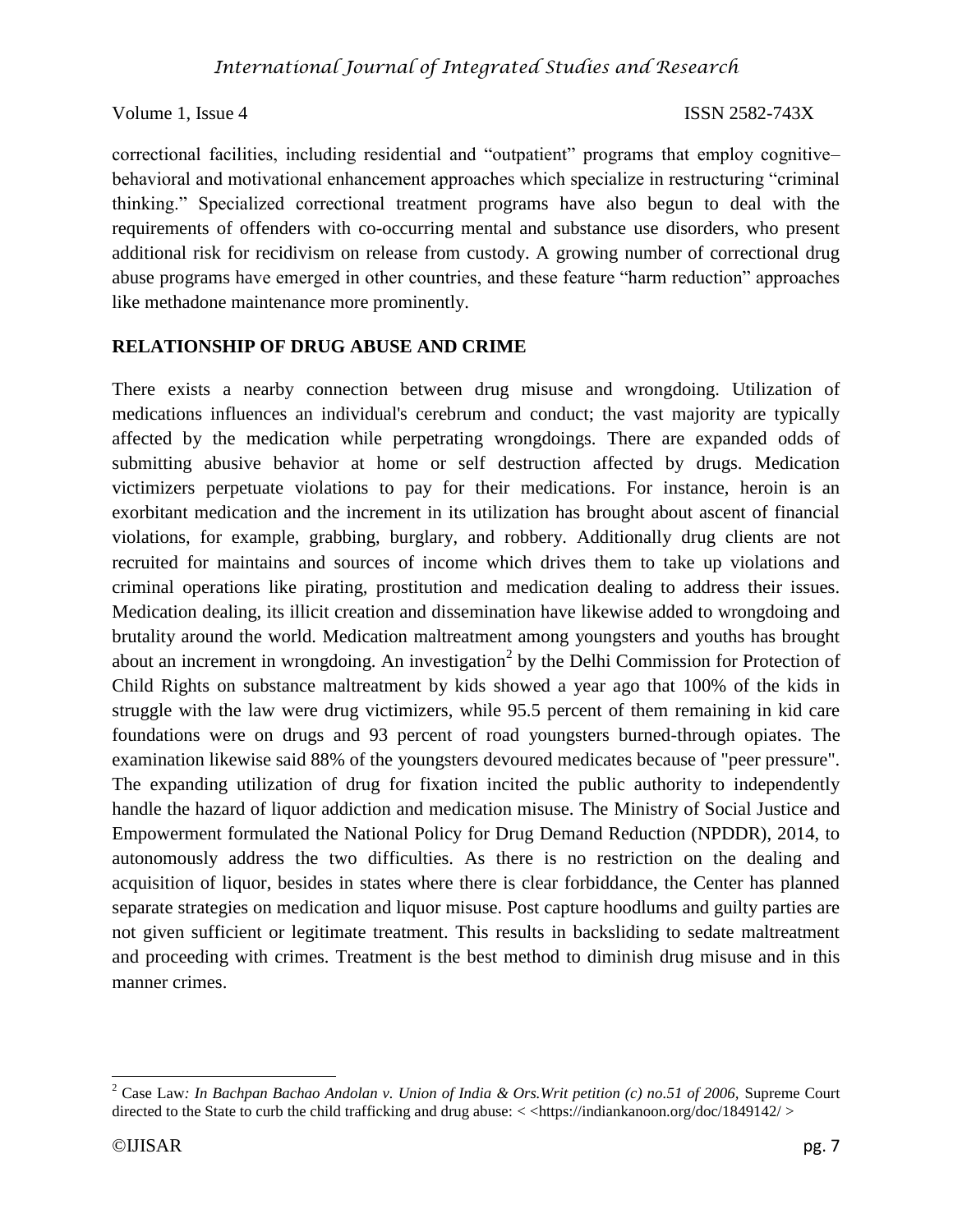## **OVERCOME SOLUTIONS/ PREVENTIVE MEASURES FOR DRUG ABUSE**

Article 47 of Indian constitution<sup>3</sup> prohibits misuse of drugs, but people are facing the same problem of drug abuse daily. India passed many acts to prohibit illicit use of drugs, and also developed preventive measures for using a drug in a positive way, and to ensure the availability of treatment of people having a drug disorder. The NDDTC, AIIMS and other centres have been involved in stopping negative use of drugs, reducing drug demand, and treating people having a drug disorder. Nation-wide drug surveys are to be conducted on regular intervals to discover the undercurrents of substance use in India and to encourage the government to make informed decisions.<sup>4</sup>

The 4 UN Drug Conventions which helps in securing drug abuse as well as treating people having a drug disorder are: Convention on Narcotic Drugs, 1961; Convention on Psychotropic Substances, 1971; Convention against Illicit Traffic in Narcotic Drugs and Psychotropic Substances, 1988; Transnational Crime Convention, 2000.<sup>5</sup>

Based on all these major UN Nation conventions, the central government of India has enacted The Narcotic Drugs and Psychotropic Substances Act, 1985; and The Prevention of Illicit Traffic in Narcotic Drugs and Psychotropic Substances Act, 1988.<sup>6</sup> These acts cover three broad classes of substances like: narcotic drugs, that is, those covered under the Narcotics Drug 1961 Show; Psychotropic substances which covered under 1971 Convention just as other Psychoactive substances, for example, look at which are not yet ordered under global shows; and controlled substances that are utilized to produce opiate drugs or psychotropic substances, for instance, forerunner synthetics like acidic anhydride, ephedrine, and pseudoephedrine

### **CONCLUSION/SUGGESTION**

Drug misuse is illicit in sight of various reasons, so it needs to be forestalled. We have several laws to forestall it yet we are so far handling the difficulty of medication misuse as a results of absence of execution and lacunae in existing laws and approaches should target lessening drug misuse cases and addictions within the nation by giving appropriate treatment benefits rather than exposing guilty parties to the criminal equity framework. There is a need to tend to the

 $3$  Dr. J.N. PANDEY, CONSTITUTIONAL LAW OF INDIA,  $(56<sup>TH</sup>$  ed.2019, Central Law Agency). Chapter18 DIRECTIVE PRINCIPLES OF STATE POLICY(ARTICLE36-51): ARTICLE 47 Duty of the State to raise the level of nutrition and the standard of living and to improve public health.

 $<sup>4</sup>$  Drug misuse in India: Where do we stand  $&$  where to go from here?: AJIT AWASTHI, ABHISHEK GHOSH:</sup> PMID: 31496520: Drug abuse in India: Current and future challenges[:](https://www.ncbi.nlm.nih.gov/pmc/articles/PMC6755770/) [<h](https://www.ncbi.nlm.nih.gov/pmc/articles/PMC6755770/)ttps://www.ncbi.nlm.nih.gov/pmc/articles/PMC6755770/>

<sup>&</sup>lt;sup>5</sup> Challenging Dimension of the Problem of Drug Abuse in India: A Socio-Legal Analysis:Rudrakshi M Mendhe, Dr. Baba Saheb Ambedkar College of Law, Nagpur: October6 2020: [<h](http://probono-india.in/blog-detail.php?id=188)ttp://probono-india.in/blogdetail.php?id=188>

<sup>6</sup> *IBID*